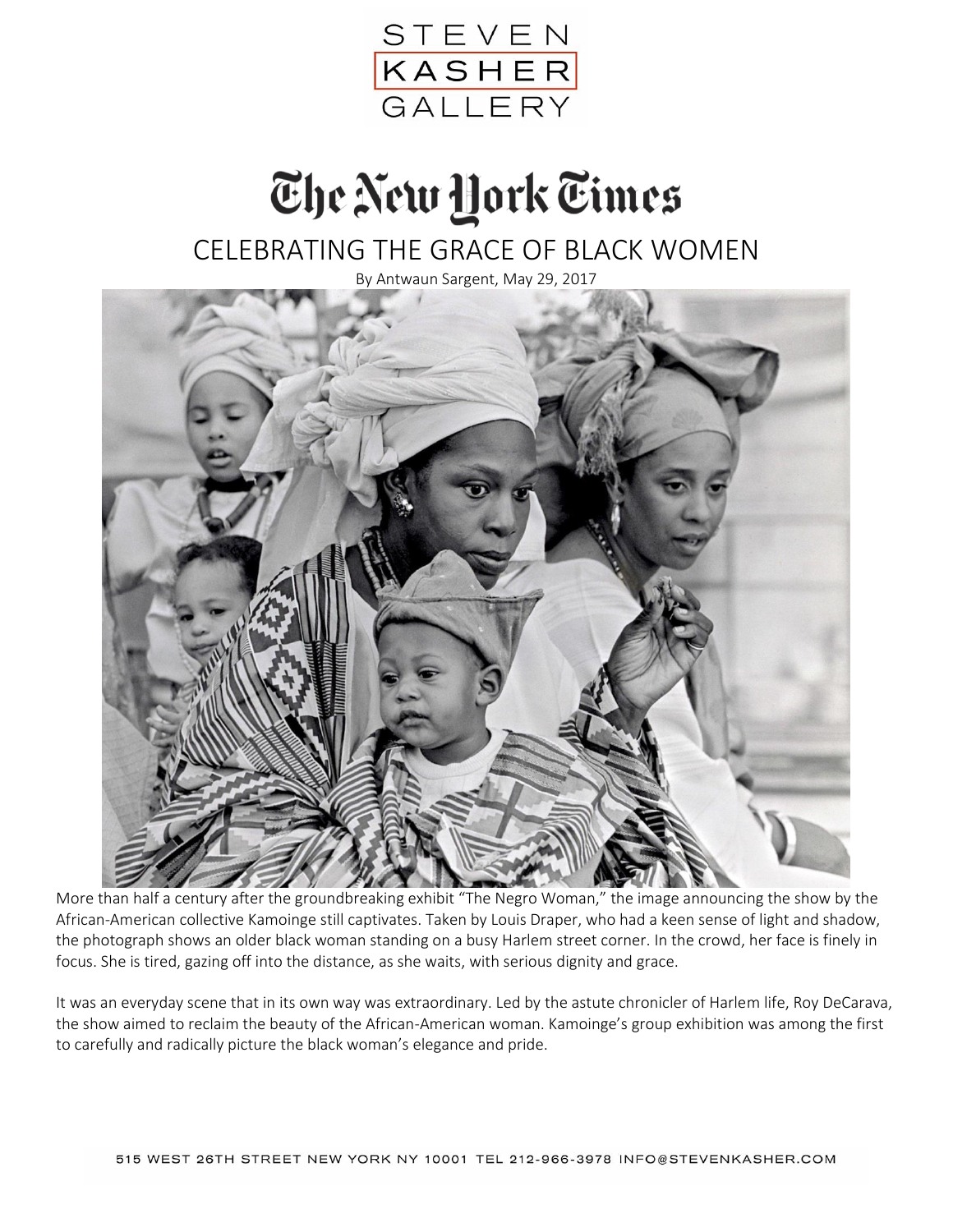

"Nothing like that had been done in the community before," said Adger Cowans, the president and a co-founder of Kamoinge,. "The black woman has been underrepresented. Here we are today and we are still looking at black women negatively. We wanted to show their beauty and power."

Decades after "The Negro Woman," that same motivation has inspired Kamoinge's new exhibit, "Black Women: Power and Grace," at the National Arts Club in New York from May 28 to June 30. "With this exhibition we are showing our love and appreciation to our mothers, wives and sisters," said Russell Frederick, a co-organizer of the exhibition and Kamoinge's vice president. "I think black women, who have mostly been objectified in the media, have actually made a major mark on society that really can't be quantified but has gone unrecognized."

The show includes several intimate portraits by Mr. Russell that examine traditional notions of beauty and Anthony Barboza's images of black models, like a bald and beautiful Pat Evans, that affirm them. Among the show's earliest works is Mr. Cowan's "Untitled (Betty Shabazz)." Taken in 1965, the black-and-white picture shows Ms. Shabazz coming out the back of a Harlem church where the funeral service for her husband Malcolm X had been held. In an indelible image of strength and loss, Ms. Shabazz's face is veiled in black lace as a single tear rolls down her cheek.

"That picture meant something to me because my whole universe stood still," said Mr. Cowan, 81. "It was very emotional for me, she was as big in my eyes as Malcolm. It was important for people to see this image because this woman carried the weight of the world on her shoulders and you can see it on her face."

Since 2016, the photo collective, founded in 1963, has made an effort to expand ranks — historically dominated by male photographers — with younger, female artists. The group's new black female members, including the French-Senegalese portraitist Delphine Diallo, join a small company of women like Ming Smith, the first black woman photographer to have her work collected by the Museum of Modern Art.

"Black Women: Power and Grace" also features other female newcomers. Lola Flash has two pictures that bring visibility to the black lesbian community; a 2010 Delphine Fawundu self portrait, "What Do They Call Me, My Name Is Aunt Sara," challenges us to rethink the names we call black women; and Laylah Amatullah Barrayn's images explore spiritual practice in Senegal.

"I've been watching Kamoinge for most of my career and I've seen its growth," Ms. Barrayn said. "I always felt being a part of Kamoinge was so far-fetched because there weren't many women in the group."

Given Kamoinge's recent expansion, "Black Women: Power and Grace," is an intergenerational mix of historic and contemporary portraits that span genres including reportage, fine art and fashion and represent black femininity across the African diaspora as empowered, resilient and visible. Some images are timely, like Ruddy Roye's "#MeToo" series that add the stories of black women to a movement that has mostly overlooked them. Collectively, the pictures challenge what we think we know and have seen. They represent a mosaic celebration of identity, history and little-seen stories that forgo the tired presentation of a single, monolithic image of black womanhood.

Kamoinge's mission-oriented pictures are populated with individual narratives that have long come together to shape the complex diversity of black women.